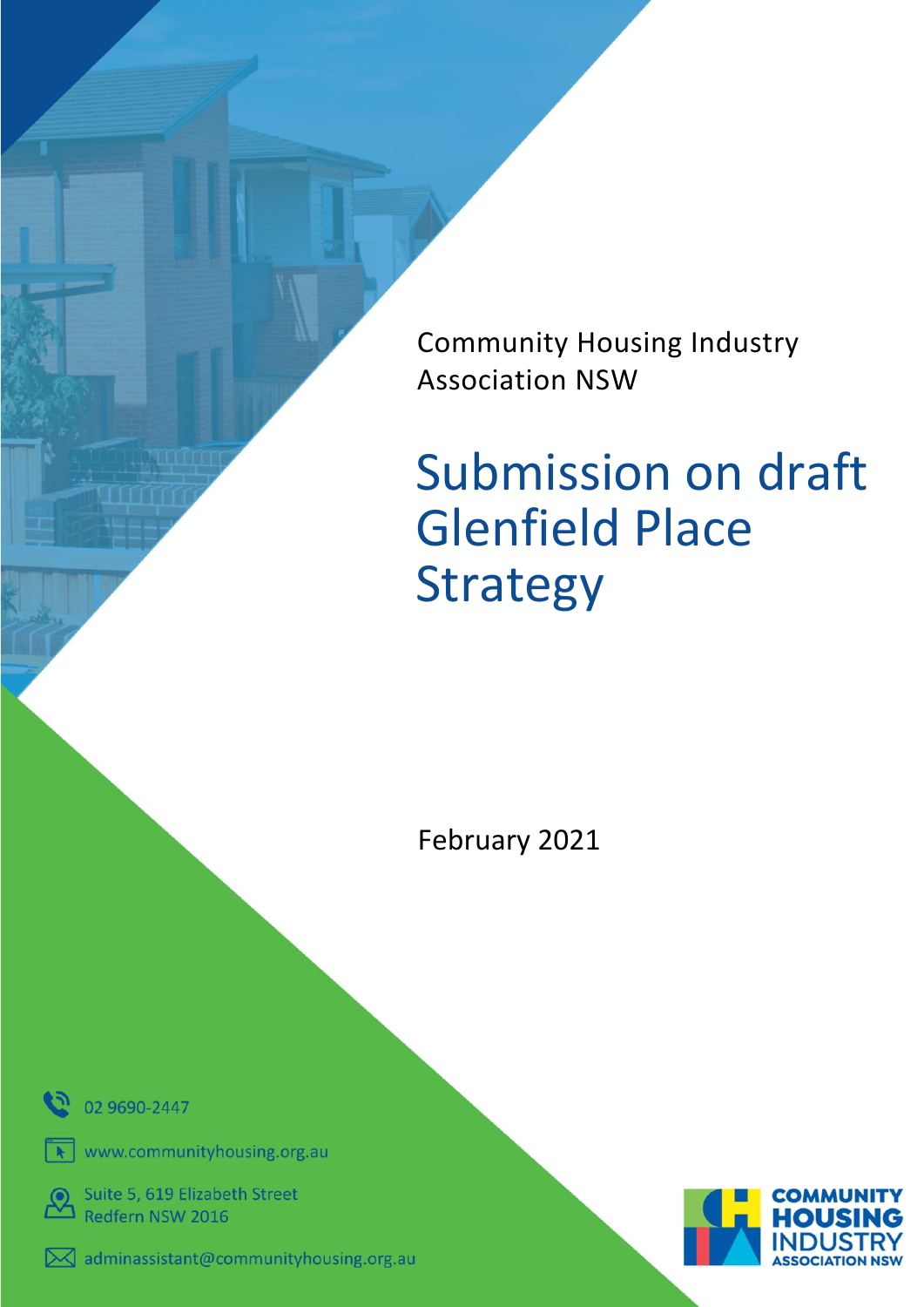This report was prepared by:

Community Housing Industry Association NSW Suite 5, 619 Elizabeth St, Redfern NSW 2016 **E:** [info@communityhousing.org.au](mailto:info@communityhousing.org.au) **T:** 02 9690 2447 **| W:** www.communityhousing.org.au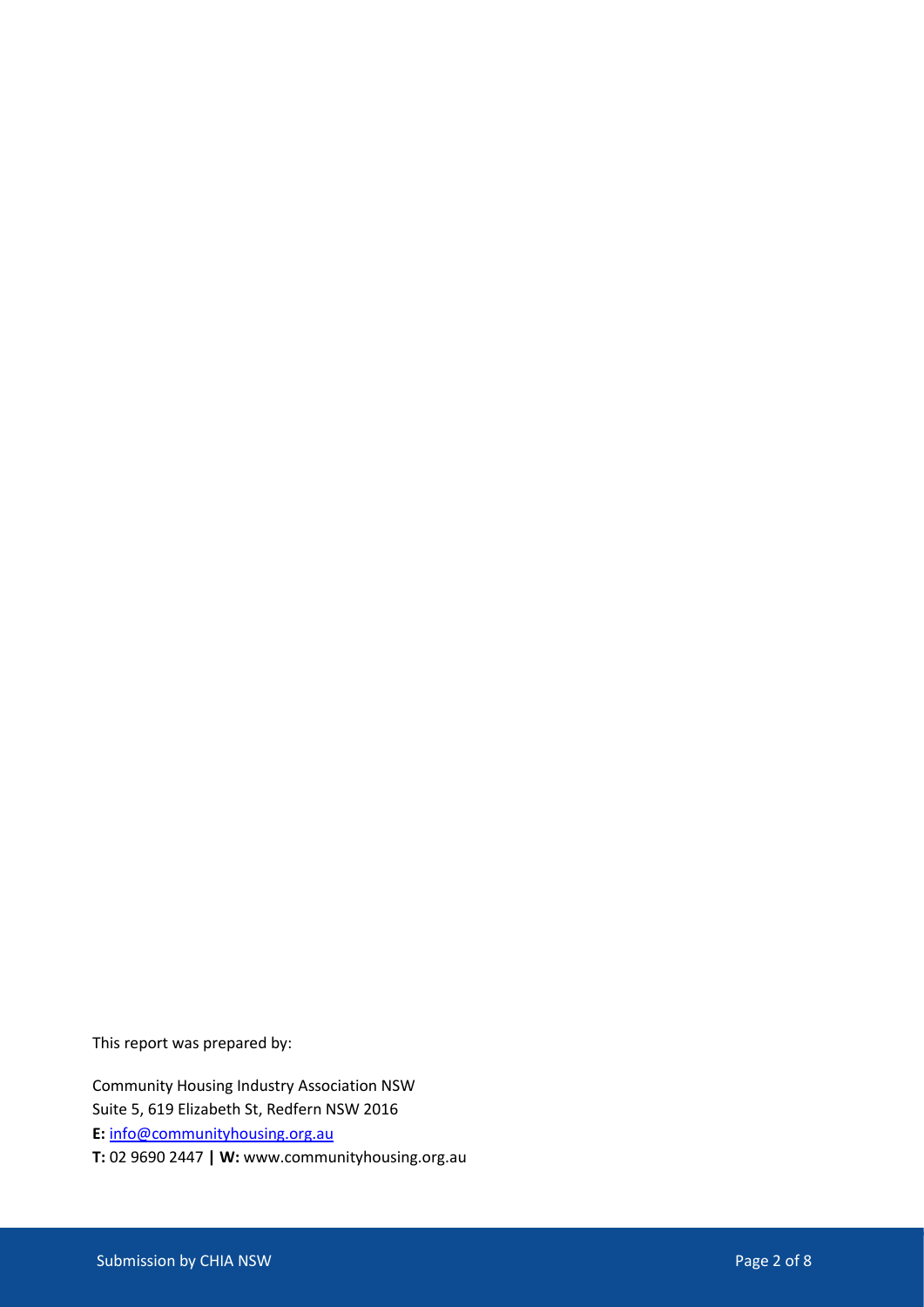## About this submission

This submission is made by the Community Housing Industry Association NSW (CHIA NSW) in response to the draft Glenfield Place Strategy, released by the NSW Department of Planning, Industry and Environment (DPIE).

CHIA NSW is generally supportive of the draft Strategy and welcomes its recognition of how cultural heritage and diverse housing typologies can contribute to the successful transformation of Glenfield. However, as we outline in this submission, further work is needed to fully consider how adequate social and affordable housing will be secured in the precinct.

CHIA NSW welcomes the opportunity to discuss our recommendations with DPIE in more detail.

## About CHIA NSW

CHIA NSW is the industry peak body for registered, not-for-profit community housing providers in NSW. The community housing sector builds and provides low-cost housing for individuals and families who cannot afford to rent or buy a home in the private market. CHIA NSW represents 94 community housing providers (CHPs) delivering rental housing for very low to moderate income and disadvantaged households across NSW.

CHIA NSW's work is focused on four key areas:

- **Supporting sector growth,** through policy, research, advocacy, communications and stakeholder engagement with government, politicians, and partners
- **Promoting service excellence and continuous improvement**, through benchmarking surveys, data collection, resources, and toolkits
- **Equipping current and future leaders and staff in the community housing sector** through the delivery of accredited education and training, professional development, and events which connect our leaders and staff to share experiences, challenges, and best practice.
- **Supporting the establishment of the Aboriginal Community Housing Industry Association.**

The community housing industry in NSW is growing and diversifying. It now manages more than 50,000 homes across NSW. Between 2012 and 2020, CHIA NSW estimates that its members have invested more than \$1 billion to deliver around 3,200 new homes.

# Community housing in Campbelltown City Council

CHPs are part of the social and economic fabric of the Campbelltown region, managing approximately 580 homes in the area. Affordable housing provided by CHPs is used to house people in low to moderate income jobs that are essential to supporting the economy, including health and childcare workers, retail and hospitality staff, and other essential service workers.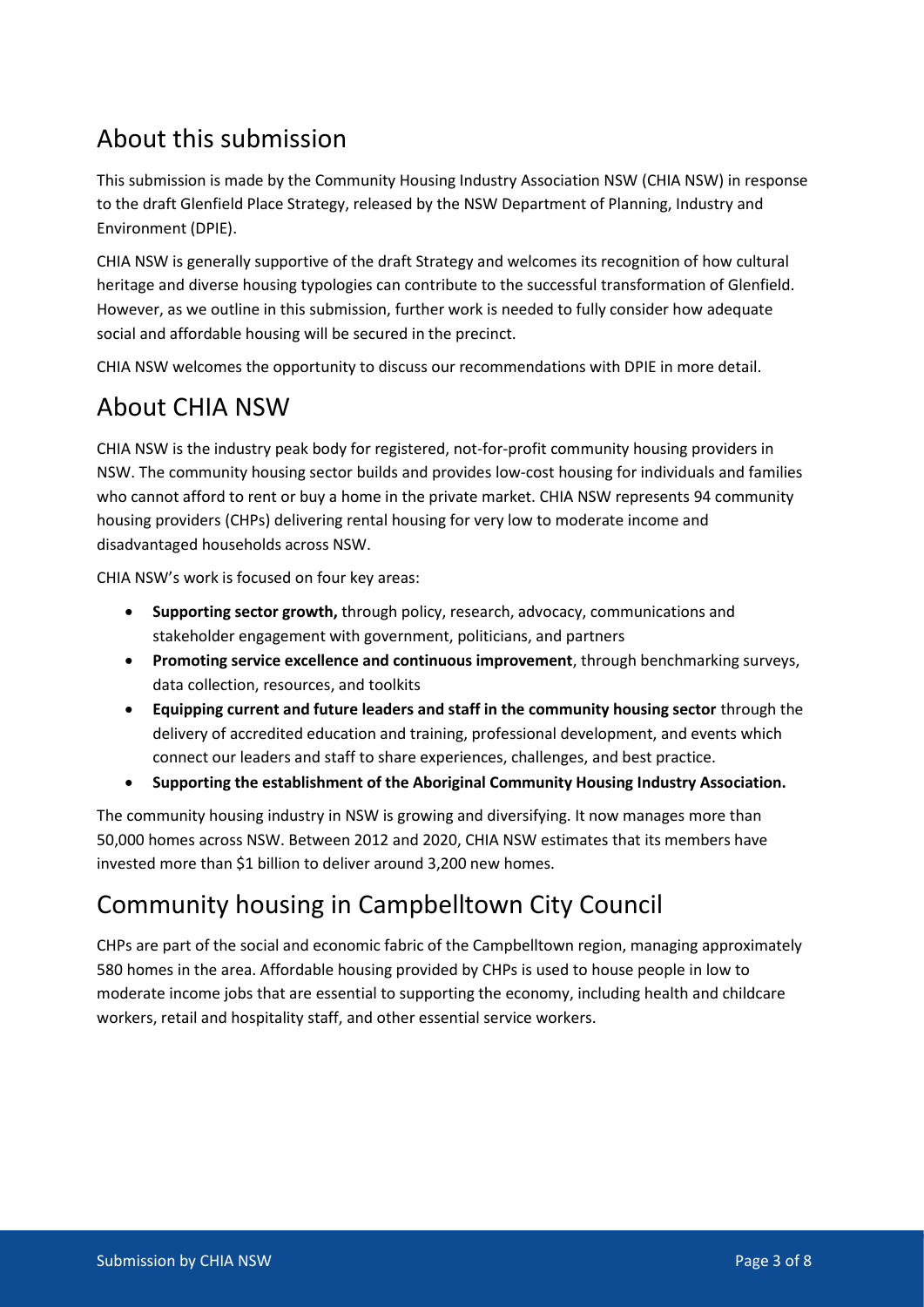Collectively, CHPs have invested over \$51 million to deliver more than 159 homes in the Campbelltown region<sup>1</sup> over the last eight years. However, direct investment by CHPs alone cannot meet current and future housing needs.

## CHIA NSW response to the draft Strategy

CHIA NSW welcomes the draft Strategy's recongition of the importance of delivering high quality and diverse housing for students, workers and professionals; which is identified as one of five "big moves" necessary to achieve the vision for Glenfield as a connected, inclusive community that is the South West's premier education and sporting destination.

Given the nature of land uses envisaged for the area addressed by the draft Glenfield Place Strategy, it is likely to generate a concentration of low to moderate income jobs, including health, education, and retail workers. As such, the delivery of adequate social and affordable rental housing is essential to the successful transformation of Glenfield and will support achievement of many of the draft Strategy's connectivity, productivity, and liveability objectives.

However, to be effective, the draft Strategy needs to move beyond merely "encouraging" good housing outcomes. As recent research has highlighted, social and affordable housing outcomes in growth areas are only likely to be achieved when effective statutory planning policies and funding programs are in place to support it<sup>2</sup>. Affordable housing targets set at 5% represent a good starting point, however, as market conditions improve, clear action to increase the share of housing available to low and moderate income groups must be increased.

## **The need for an overarching housing strategy**

We note that the draft Strategy commits to undertaking further studies to determine opportunities and feasible mechanisms for delivering key worker, social and affordable housing in the precinct (Actions D8.A2 and D8.A5). It is critical that this work is completed before the finalisation of the draft Strategy to ensure future rezoning proposals and development applications maximise opportunities for social and affordable housing provision.

The finalisaton of the Strategy needs to be informed by an understanding of the full range of housing needs for the area, that considers:

- The types of jobs to be generated in the health and innovation precinct, in particular the number of low to moderate income workers.
- How much these workers can affordably spend on housing costs.
- Residents of existing social and affordable housing that may need to be rehoused as a result of renewal or intensification of existing LAHC sites.
- Low to moderate income households that may be priced-out as a result of increased land and property values arising from the forecast investment and development.
- Existing social and affordable housing supply that will not be displaced during the transformation of Glenfield.

 $1$  CHIA NSW data, as of December 2020. Investment total includes both equity and debt finance. Total homes delivered includes social and affordable housing, retirement units and market housing.

<sup>2</sup> Pill, M., Gilbert, G., Gurran, N. and Phibbs, P. (2020) *Strategic planning, 'city-deals' and affordable housing*, AHURI Final Report No. 331, Australian Housing and Urban Research Institute Limited, Melbourne, [https://www.ahuri.edu.au/research/final-reports/331,](https://www.ahuri.edu.au/research/final-reports/331) doi: 10.18408/ahuri-7320301.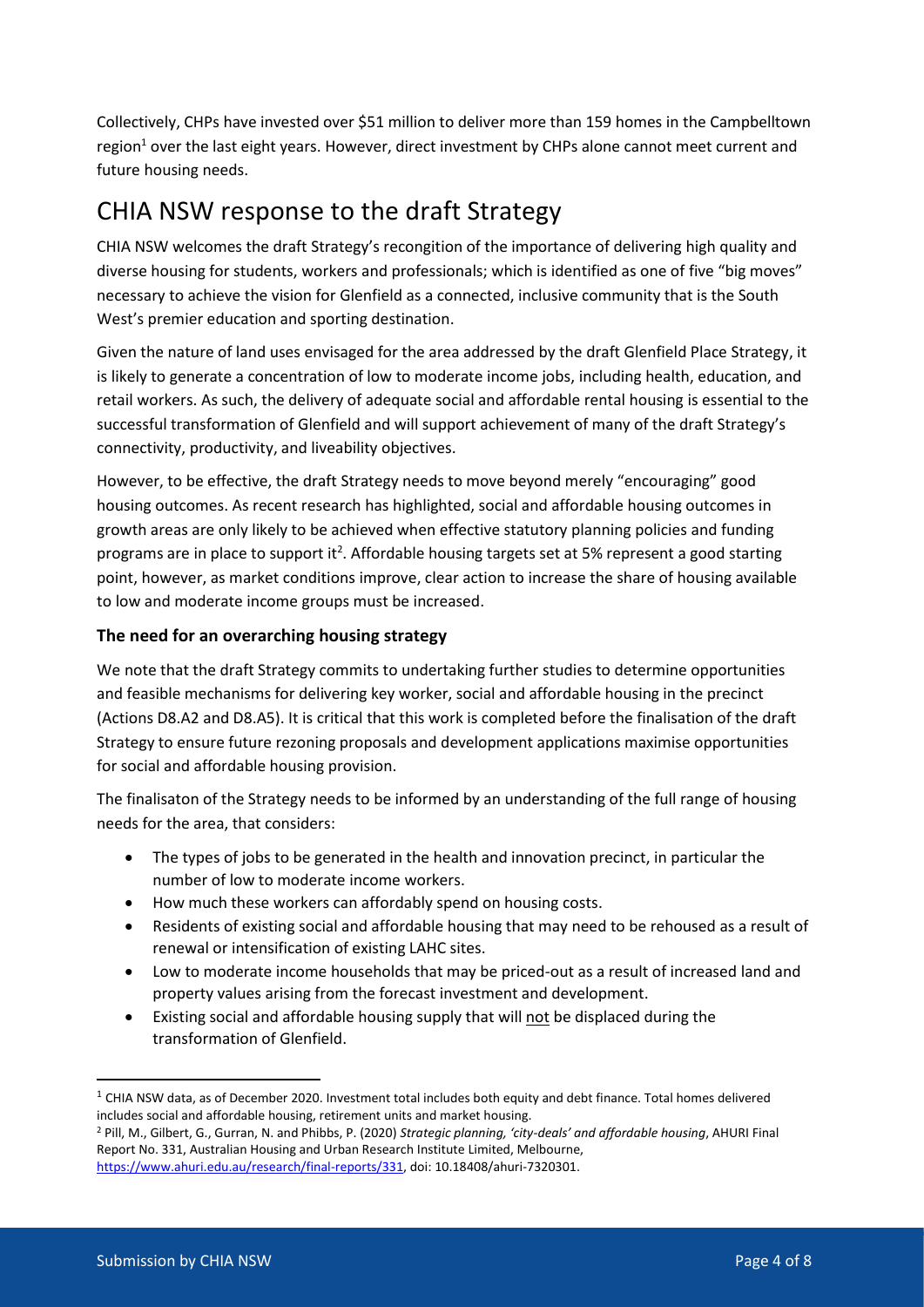- The number of targeted affordable or lower cost housing options required as part of future development.
- Appropriate locations for new social and affordable housing supply in the precinct.

Consideraton then needs to be given to the the range of mechanisms that will be used to ensure delivery of the required affordable housing supply. These measures could include:

- Use of land owned by all levels of government, including renewal / intensification of existing social housing sites.
- Government funding and subsidies to support delivery.
- Planning mechanisms, such as inclusionary zoning requirements, development contributions, and incentives such as density bouses or reduced car parking requirements in exchange for for addiitonal affordable housing provision.

We note that alongside finalising the Glenfield Place Strategy, the Campbelltown City Council will prepare a Local Housing Strategy for the broader LGA. CHIA NSW recommends that the process for considering housing needs we have outlined above be incorporated into the broader strategic planning instruments, so that the need for and costs of providing social and affordable housing are considered up-front, at the same time as the needs for other critical infrastructure are considered.

Such an approach will enhance the place-based approach to infrastructure planning and provide the opportunity to most efficiently and equitably deliver the sub-market housing needed to support the study area. It will:

- Enable a strategic approach that considers opportunities and cumulative impacts across a broader area, instead of waiting for the precinct planning stage, which tends to have a narrower focus on impacts and outcomes.
- Result in more informed cost-benefit analysis and more informed decisions around sequencing of precincts and the coordination of delivery.
- Enable a fuller consideration of funding needs that accounts for the various mechamisms through which social and affordable housing will be delivered. This could help determine what affordable housing contributions may need to be recovered through the SIC as well as inform decisions over the use of government-owned land.

Such an approach will also assist in maximising the forward notice that can be given to landowners and developers of social and affordable housing requirements that may be imposed on development, thereby supporting development feasibility for private developers.

## **Affordable housing targets**

The finalised Strategy should identify requirements for affordable housing to be provided as part of new development in the precinct. This will provide a consistent basis for securing affordable housing on sites benefiting from uplift in development potential as a result of changes to planning controls.

While we accept that a lower affordable rental housing target may be necessary in the initial years of the precinct's transformation, given development feasibility constraints, a higher target is likely to be supported in the future if sufficient notice is provided to the market. As such, a strategic, long-term approach to implementing affordable housing requirements should be adopted. This approach would involve increasing the affordable rental housing target over time. The Strategy should outline a timeframe or development yield threshold for when the higher affordable housing requirements will commence.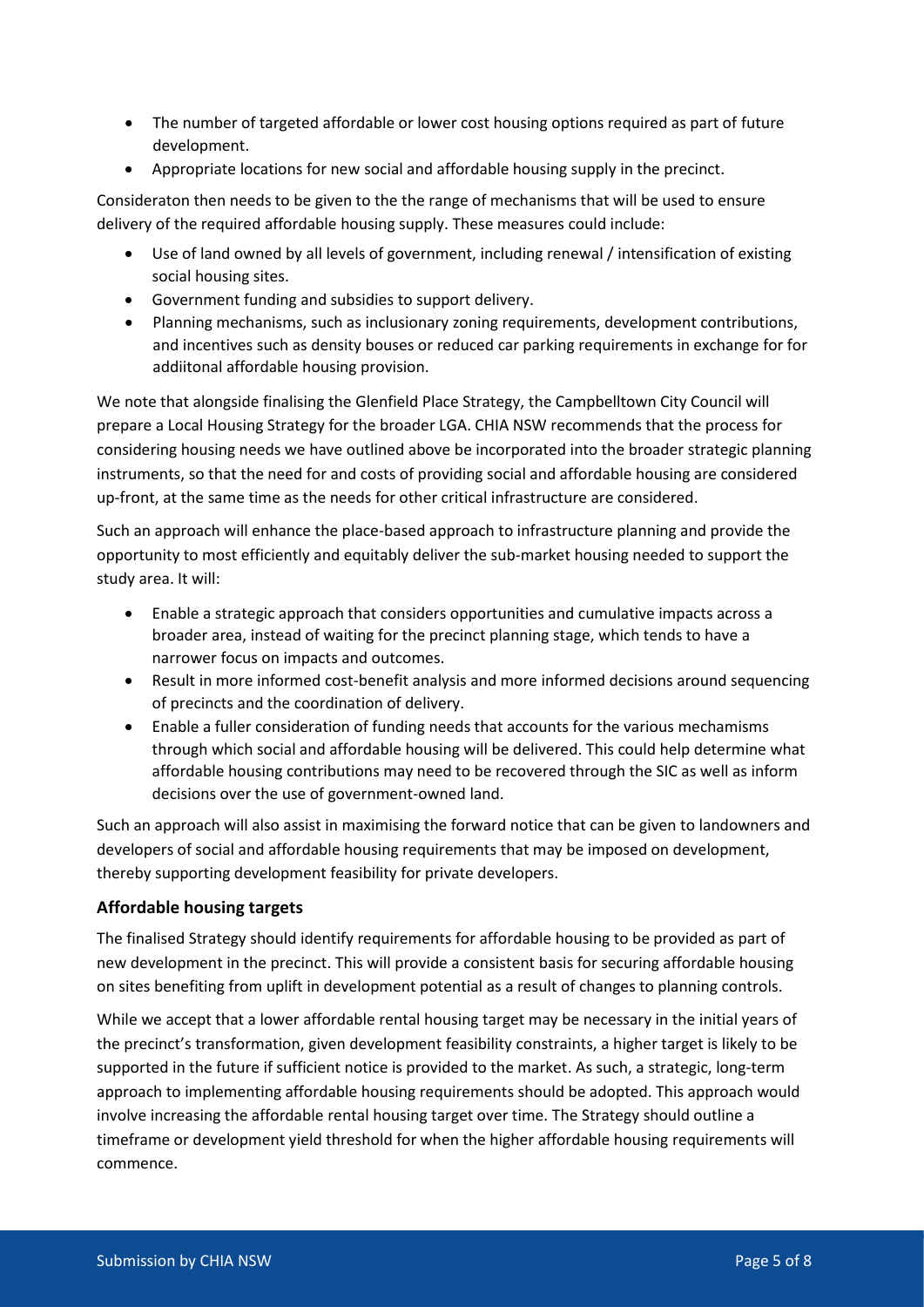Internationally, as well as in the City of Sydney, it has been demonstrated that a broad-based contribution requirement does not impede development, as developers incorporate the contribution into the land purchase price<sup>3</sup>. Flagging future, higher, affordable housing requirements up-front will provide advance notice to the market, enabling these higher rates to be factored into future land cost expectations, thereby supporting the viability of increasing rates of affordable housing provision over time.

Regardless of the level at which the affordable housing requirement is set, the Strategy needs to provide clear guidance for how requirements should be applied to different forms of development. To maximise provision, it is recommended that:

- Affordable housing be required to be provided as part of any development incorporating residential floor space, whether it is for mixed-use or stand-alone residential accommodation.
- Employment-generating development be required to provide a monetary contribution towards affordable housing, given that such development in the precinct is expected to directly generate a need for affordable housing.
- A consistent basis for calculating the minimum affordable housing requirement should be established, to ensure requirements are consistently applied. We recommend the target is applied to the total development floor space of a development. An appropriate mechanism is also needed to enable the requirement to be met through a monetary contribution, in instances where on-site provision is not possible (for example, on sites where the contribution would represent less than a single dwelling).
- Clear criteria for considering applications which propose a reduced rate of provision need to be developed – including the need to submit detailed feasibility testing that justifies the need for a variation.
- Consistent with the provisions of the *State Environmental Planning Policy (Affordable Rental Housing) 2009*, the Strategy needs to also be clear that affordable housing provided is to be managed by a registered community housing provider. Affordable housing should also be required to be provided in perpetuity, given the need for such housing will persist over the long-term.

Any shortfall in affordable housing that cannot be delivered through inclusionary zoning mechanisms will need to be delivered through other sources to close the housing gap, including via Government subsidy and the use of government-owned land for the purposes of affordable housing.

#### **Proposed Infrastructure Funding Model**

The delivery of a range of social infrastructure and services is necessary to support community diversity and wellbeing. CHIA NSW encourages the inclusion of infrastructure contributions towards the funding of social and affordable housing, recognising that alongside transport, green space and community facilities, social and affordable housing is essential infrastructure, as it is needed to house people in lower paid jobs that are essential to supporting productivity and liveability across the Glenfield area.

<sup>3</sup> Gurran, N., Gilbert, C., Gibb, K., van den Nouwelant, R., James, A. and Phibbs, P. (2018) *Supporting affordable housing supply: inclusionary planning in new and renewing communities*, AHURI Final Report No. 297, Australian Housing and Urban Research Institute Limited, Melbourne[, http://www.ahuri.edu.au/research/final-reports/297,](http://www.ahuri.edu.au/research/final-reports/297) doi: 10.18408/ahuri-7313201.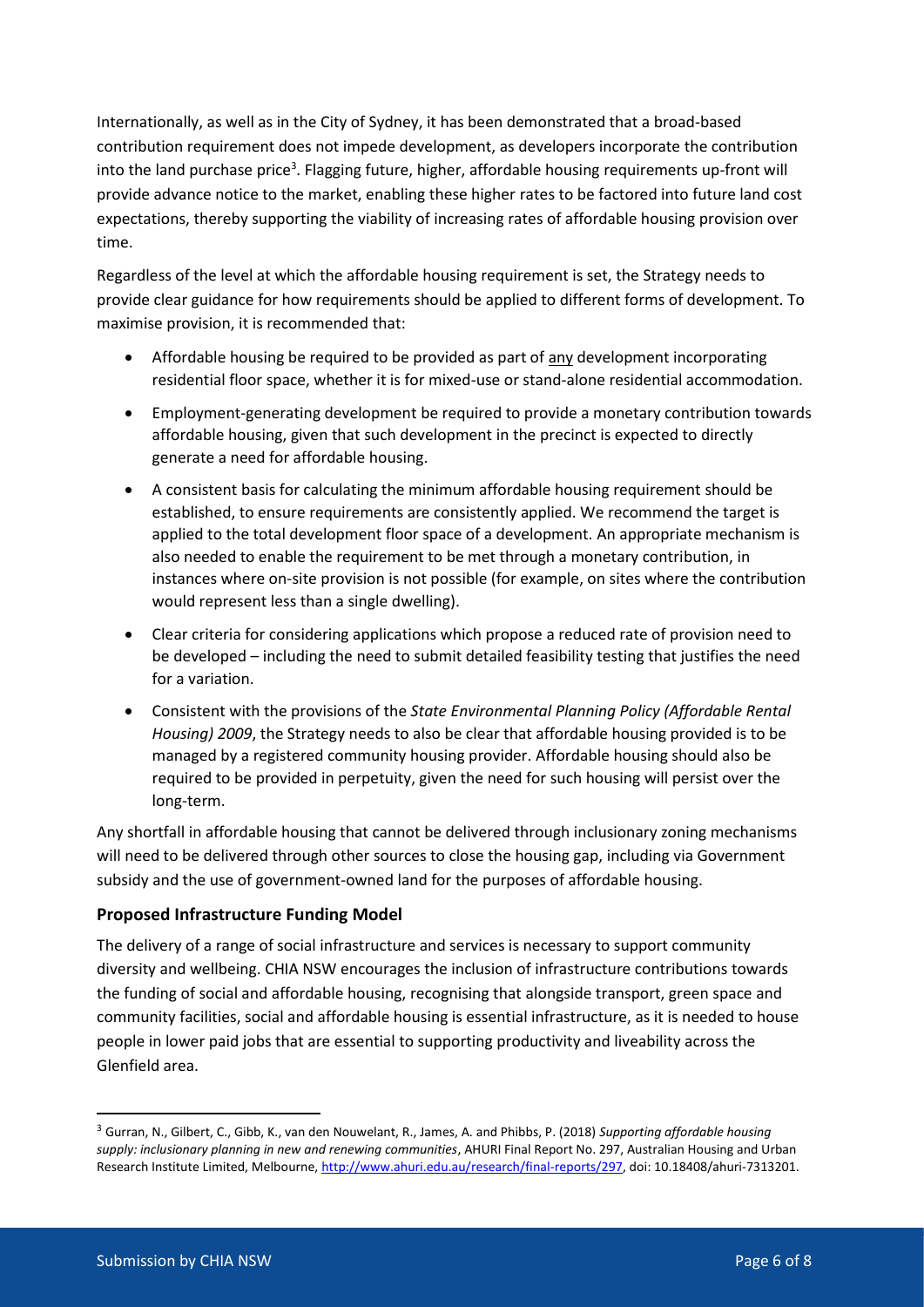Affordable housing contributions are a well-established mechanism in the planning system in Sydney and internationally for securing affordable housing required for the workforce in an area. Contributions can be co-invested with the lower-cost debt finance CHPs are able to obtain through the National Housing Finance and Investment Corporation (NHFIC), enhancing the effectiveness of affordable housing contributions to increase supply.

While we recognise there is a limit to the total amount of infrastructure contributions that can be feasibly borne by development in an area, particularly in the initial years of implementation, affordable housing should not be given secondary priority to other infrastructure when considering the feasibility of the Place Strategy. Where there are feasibility concerns, the Place Strategy could include an allowance for a discount on the contribution rate during the initial years to provide the market time to adjust. Alternatively, DPIE could collaborate with Campbelltown City Council to identify explicit timeframes for the introduction of affordable housing contributions in the future, in order to provide advanced notice to landowners and developers.

Developers in Sydney have consistently indicated willingness to deliver affordable housing or make a monetary contribution towards it when provided with sufficient notice and details of the contribution, including the approach to calculating the amount, the timing of providing the contribution, and the form of the contribution.

#### **Jobs and skills for the City**

CHIA NSW supports the draft Strategy's focus on job creation. As part of the finalisation of the Strategy and its implementation, consideration needs to be given to opportunities to connect existing disadvantaged communities to the jobs being created. This includes through the provision of training schemes, apprenticeships and other initiatives to help local communities access jobs.

Linking existing communities to targeted employment and training opportunities would provide a highly needed circuit breaker for the locational disadvantage experienced by some social housing communities in South Western Sydney.

#### **Sustainability**

CHIA NSW supports the draft Strategy's intention to encourage best practice sustainability measures to promote a low carbon, low resource and low waste precinct. Ensuring good quality housing that is comfortable and safe during extreme weather, and affordable to operate, will assist low and moderate income households to adapt to the climate in this area.

#### **Summary of recommendations**

- The transformation of Glenfield needs to be informed by an overarching housing strategy that identifies the full range of mechanisms that will be used, in addition to affordable rental housing targets/contributions, to deliver the social and affordable housing needed to support productivity and liveability. This should include exploring the potential use of governmentowned land to leverage social and affordable housing outcomes
- The Place Strategy should identify the minimum affordable rental housing target to be met by future development in the precinct. A strategic, long-term approach should be adopted, that